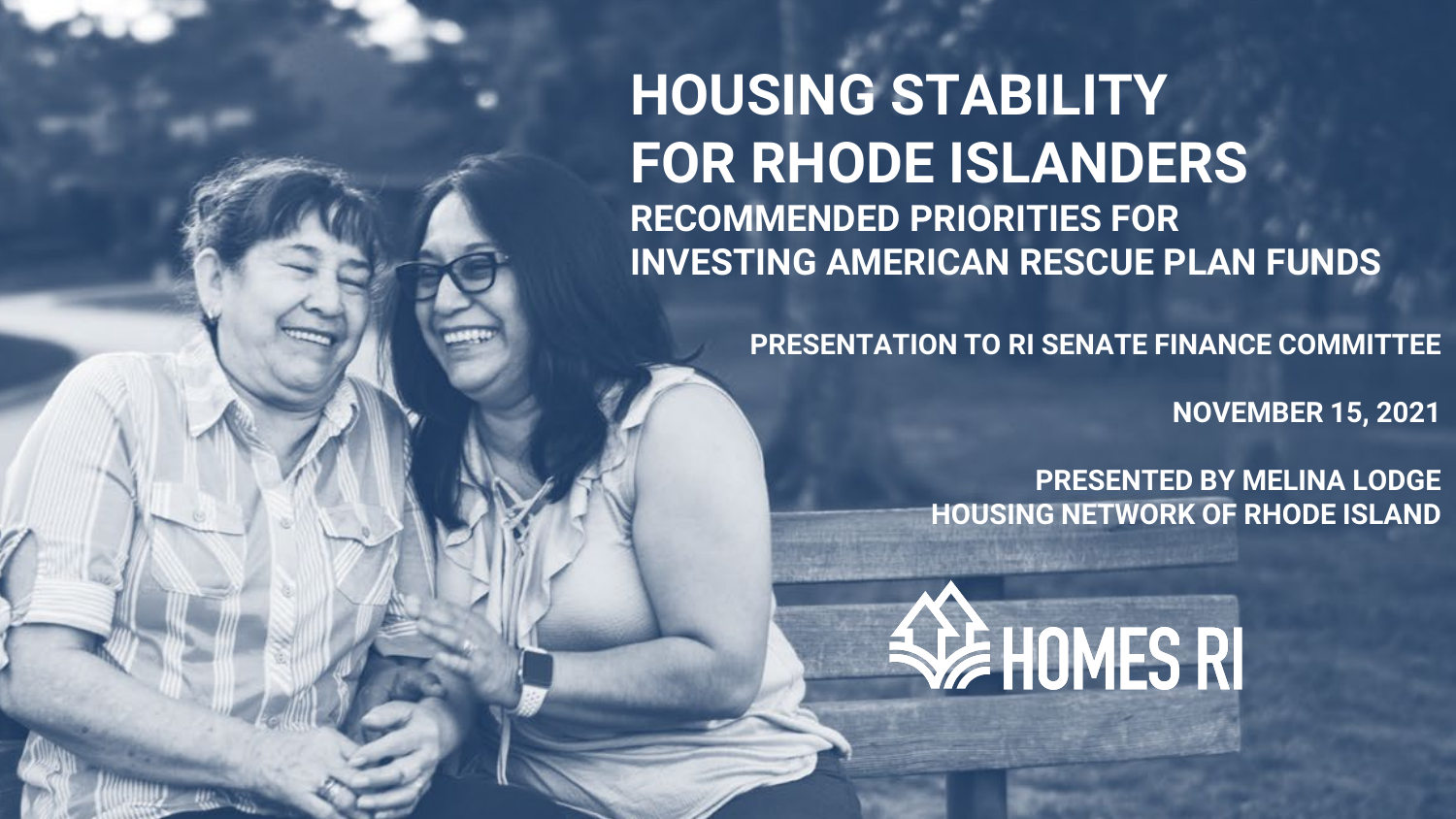## ABOUT HOMES, RL

- Coalition of organizations and community stakeholders dedicated to increasing the supply of safe, healthy and affordable homes and reducing housing cost burden for low-and moderate income households.
	- 65 signed on supporters, 80+ engaged collaborators, 300+ individuals connected
	- **Shared Vision:** All Rhode Islanders live in healthy, affordable, sustainable homes in thriving communities.
- Coordinated / staffed by Housing Network of RI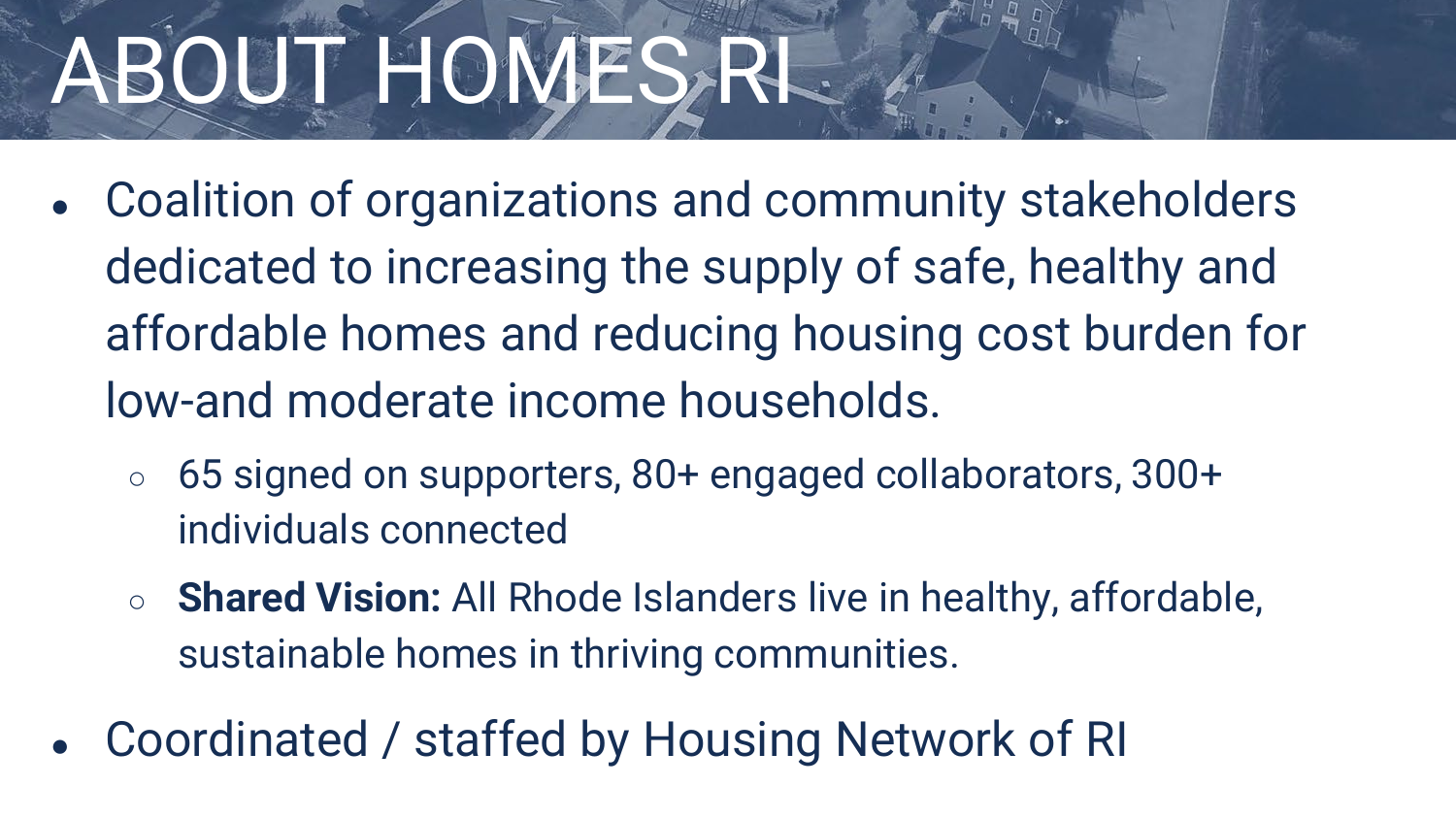## ABOUT HOMES, RI

### ● **Homes RI was formed to:**

- Raise awareness of underinvestment and need for sustainable funding for housing
- Build public and political will for affordable homes
- Increase collaborative capacity
- Create process for common plan and vision among stakeholders

### **Policy Agenda**

- Increase state funding for construction and preservation of safe, healthy and affordable homes
- Increase state funding for low and very low-income households
- Increase funding for necessary supportive services to people needing them
- Remove legal, administrative, regulatory and economic barriers to safe, high quality housing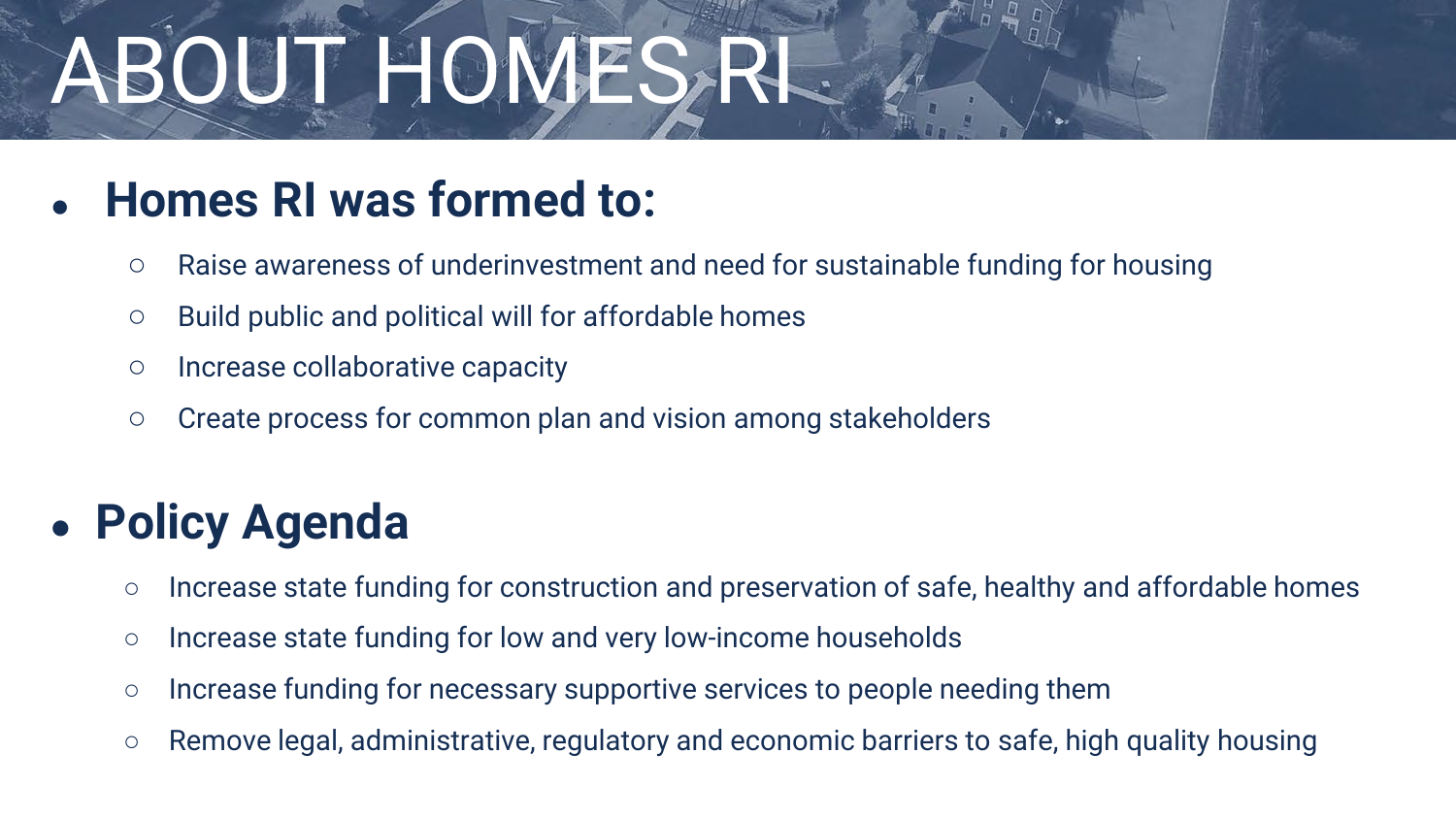## **HOUSING OPPORTUNITY FRAMEWORK**

- Released in December 2019 following 18-month stakeholder engagement process to identify strategies to increase the supply of safe, healthy, long-term affordable homes in RI.
	- Contributions from more 150 stakeholders statewide.
- Four major action areas:
	- 1. Increase community engagement and build political will for affordable homes.
	- 2. Increase investments to produce, preserve and protect long-term affordable homes in RI.
	- 3. Reduce regulatory and economic barriers to residential development.
	- 4. Promote policies and interventions to expand access to safe, healthy, affordable homes.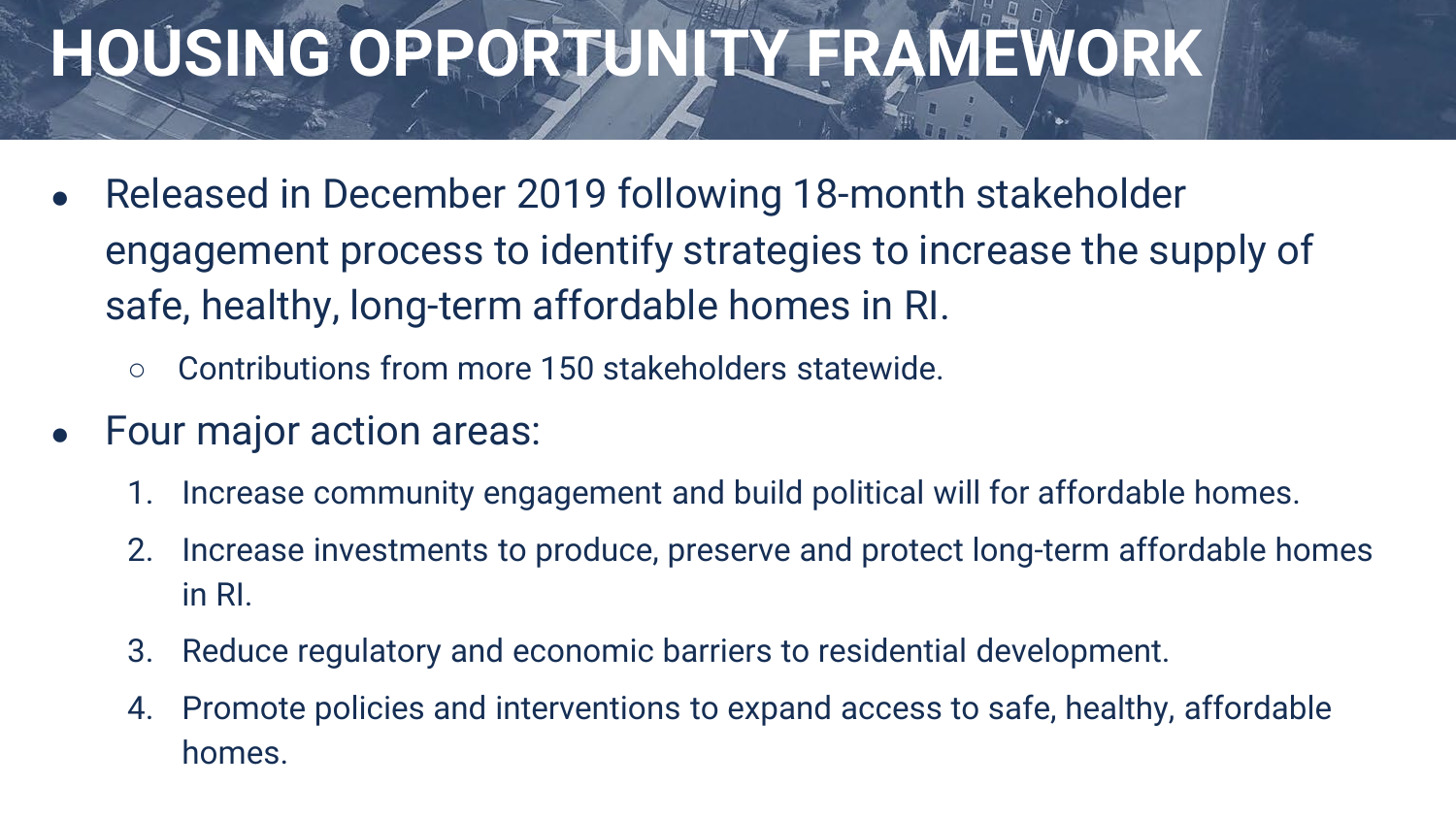## **HOW WE GOT HERE**

- **Wages have stagnated, & income inequality has increased**
	- **In 2002, wage at 10th wage percentile was \$9.59/hour1**
		- In 2016, it was \$9.91/hour
	- **In 2002, median wage was \$18.71/hour**
		- In 2016, it was \$17.95/hour
	- **Between 1970s and 1990s, the wealthiest 1/5 of family incomes went up 64%**
		- Poorest 1/5 of family incomes went down by 17%
- **Production of residential homes affordable to middle-income families decreased**
	- Overall, building permits have decreased over the last 20 years
	- Fewer than 500 multi-family units per year since 1990
	- Low supply puts upward pressure on home prices and rents
- **Declining federal and local support for affordable housing over the past 40 years**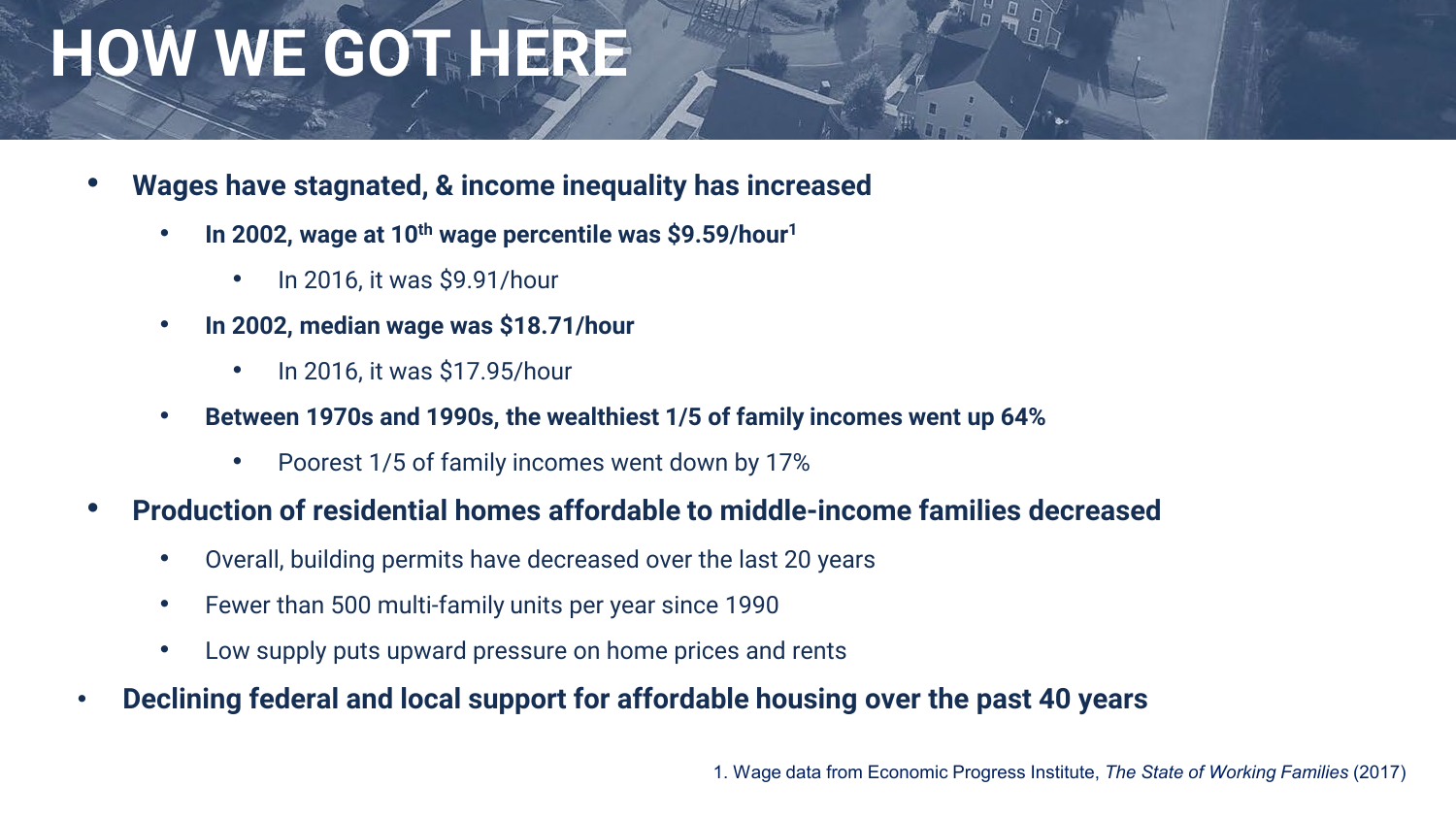## **HOW WE GOT HERE**

- Redlining & Residential Segregation
	- **Redlining is a coding system developed by banks, signaled to investors areas which areas were heavily settled by Black Americans and other minority groups**
		- Led to segregation and disinvestment in these areas
		- Loss of jobs, "white flight" & racial steering by real estate agents
	- **Black Americans not eligible for FHA loans, VA benefits post WWII, discrimination in employment**
		- Not eligible for mortgages & other supports, reflected in homeownership rates today (32% ownership rate for BIPOC, 68% for whites in RI)
	- **School funding based on property taxes and school segregation**
	- **Racial discrimination in housing not illegal until 1968 Fair Housing Act**
		- Housing vouchers (Section 8) used as proxy for racial discrimination today
		- Source of income protection laws (RI passed 2021) help address this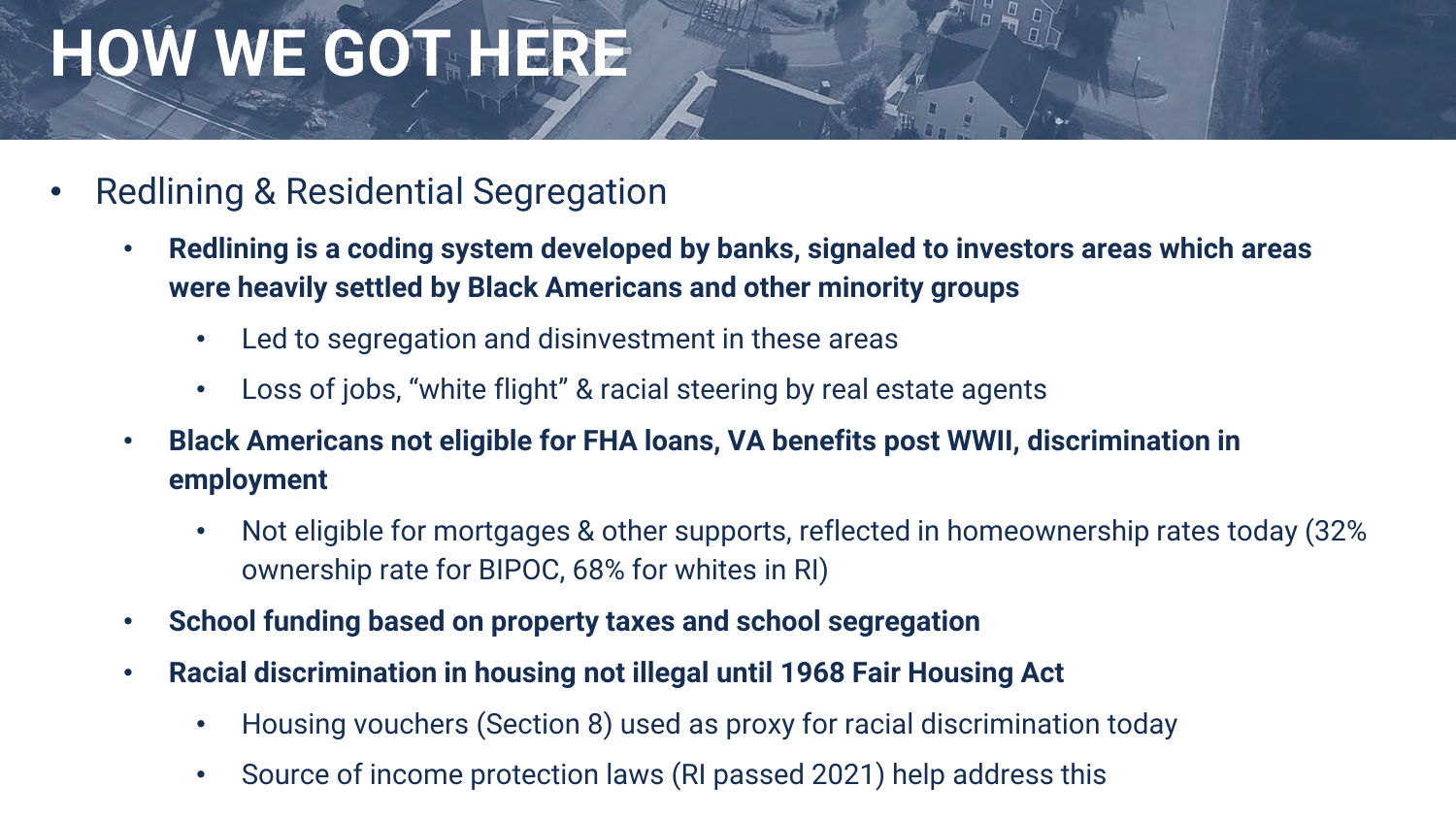## **HOW WE GOT HERE**

- **RI's investment in affordable housing is lower than neighbor states**
	- About \$22 per capita compared to MA (\$101) and CT (\$96)
	- Without recent bond investments, we were spending just \$5.21 per capita
- **New Housing Production Fund estimated to generate \$4 million annually**

#### **Rhode Island's Low and Moderate Income Housing Act**

- Law requiring each city/town to have 10% affordable housing of their total stock cities and towns with at least 15% of year round stock as rental are exempt from the law
- Only six cities and towns meet this goal
- Currently there is lack of incentives or support for cities and towns and no enforcement mechanism
- Special Legislative Commission on LMIH Act to make recommendations
	- Land Use Commission findings are also important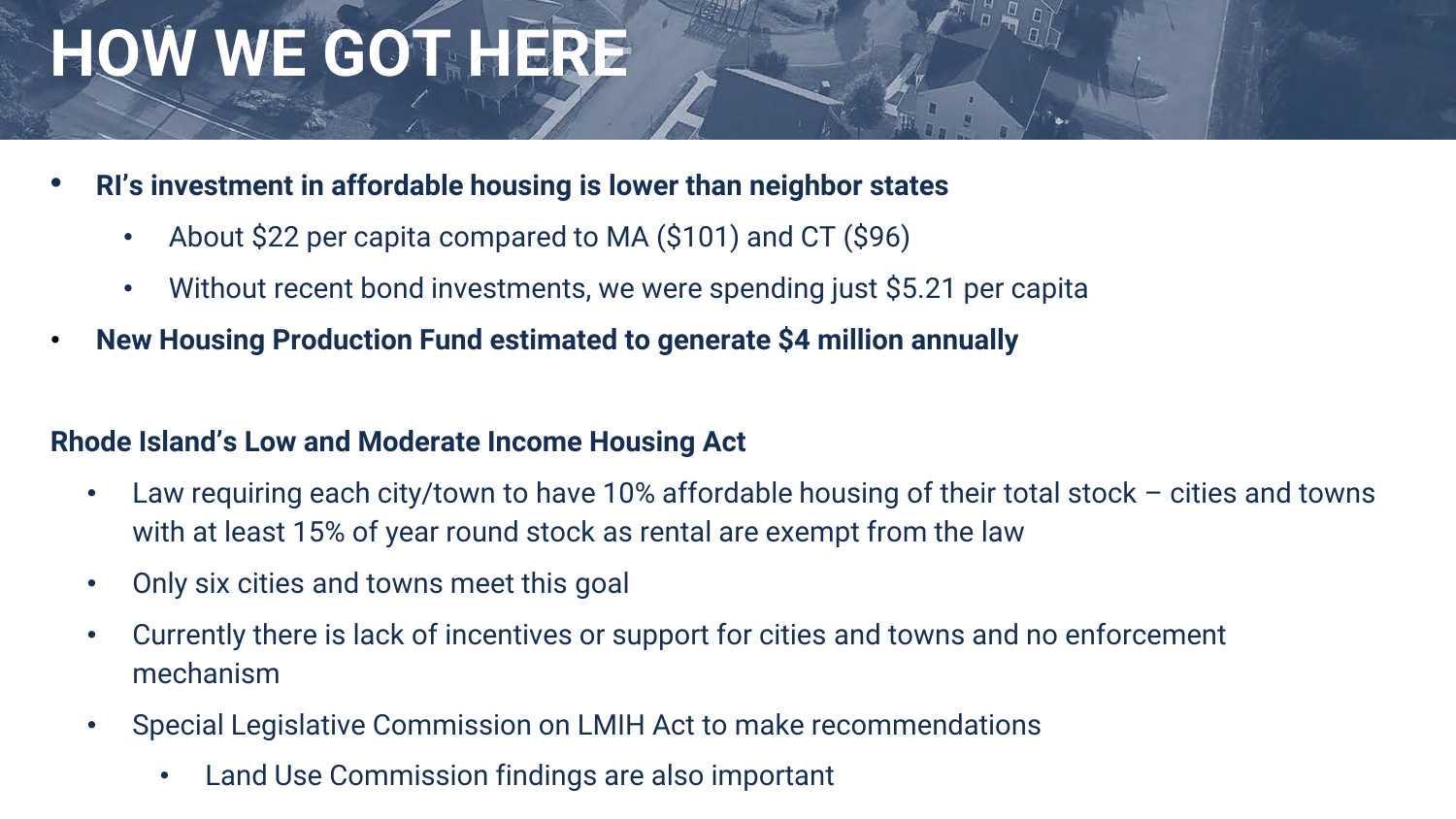## HOMES RI ARPA PROPOSAL

## \$500 MILLION FOR HOUSING

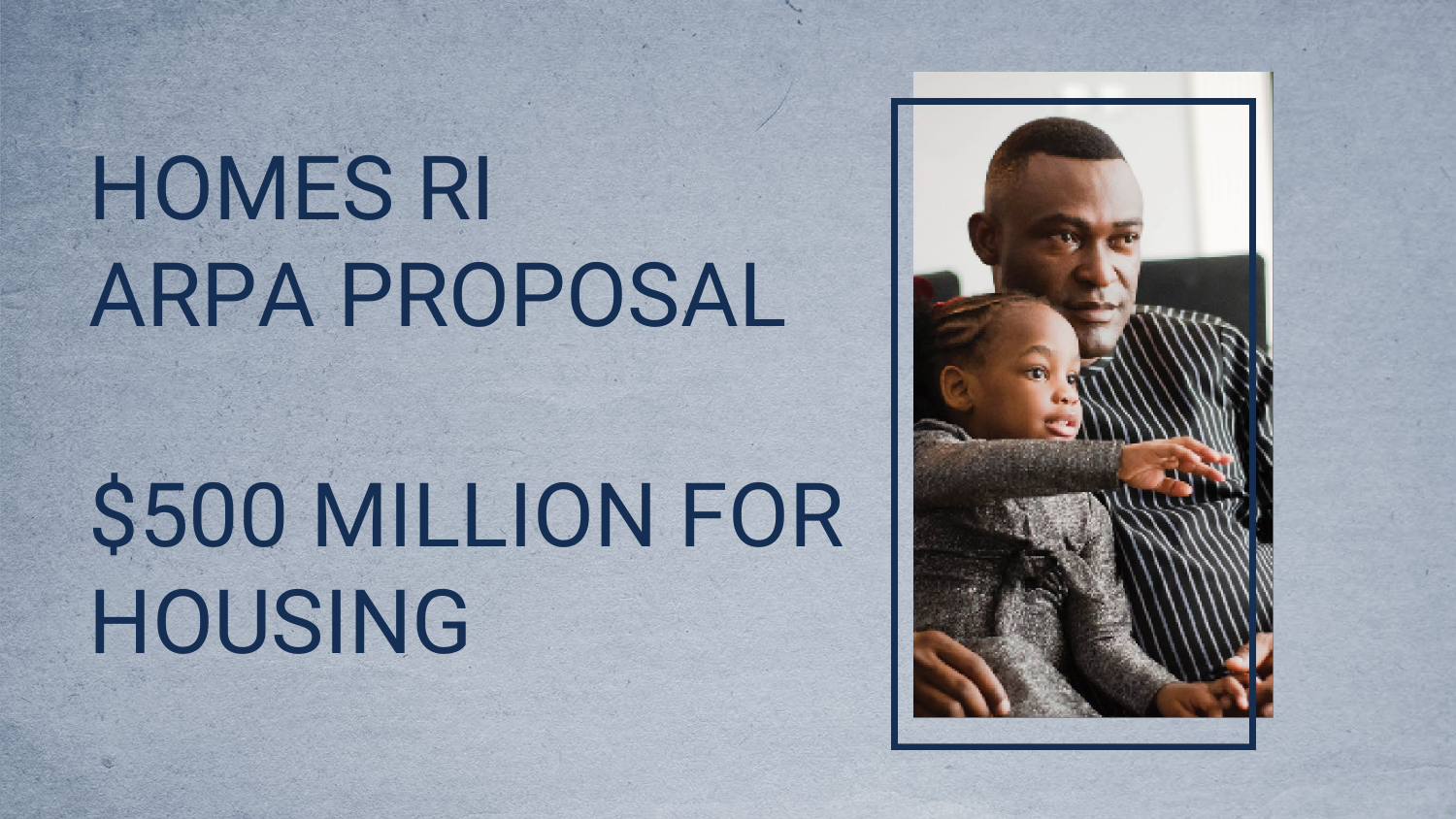## HOUSING: \$500 MILLION

- The *American Rescue Plan Act* provides an extraordinary opportunity for federal investment to respond to the coronavirus public health emergency and help redress its devastating economic effects.
- Recommendations respond to urgent housing needs.
- Recommendations intended to augment and leverage existing funds and programs
	- Not intended to replace any existing federal, state, or local housing finance programs.
- Collaborative input process  $-$  meetings, survey, one-ones.
	- Final version of recommendations drafted by Housing Network of RI, ONE Neighborhood Builders, HousingWorks RI, Crossroads RI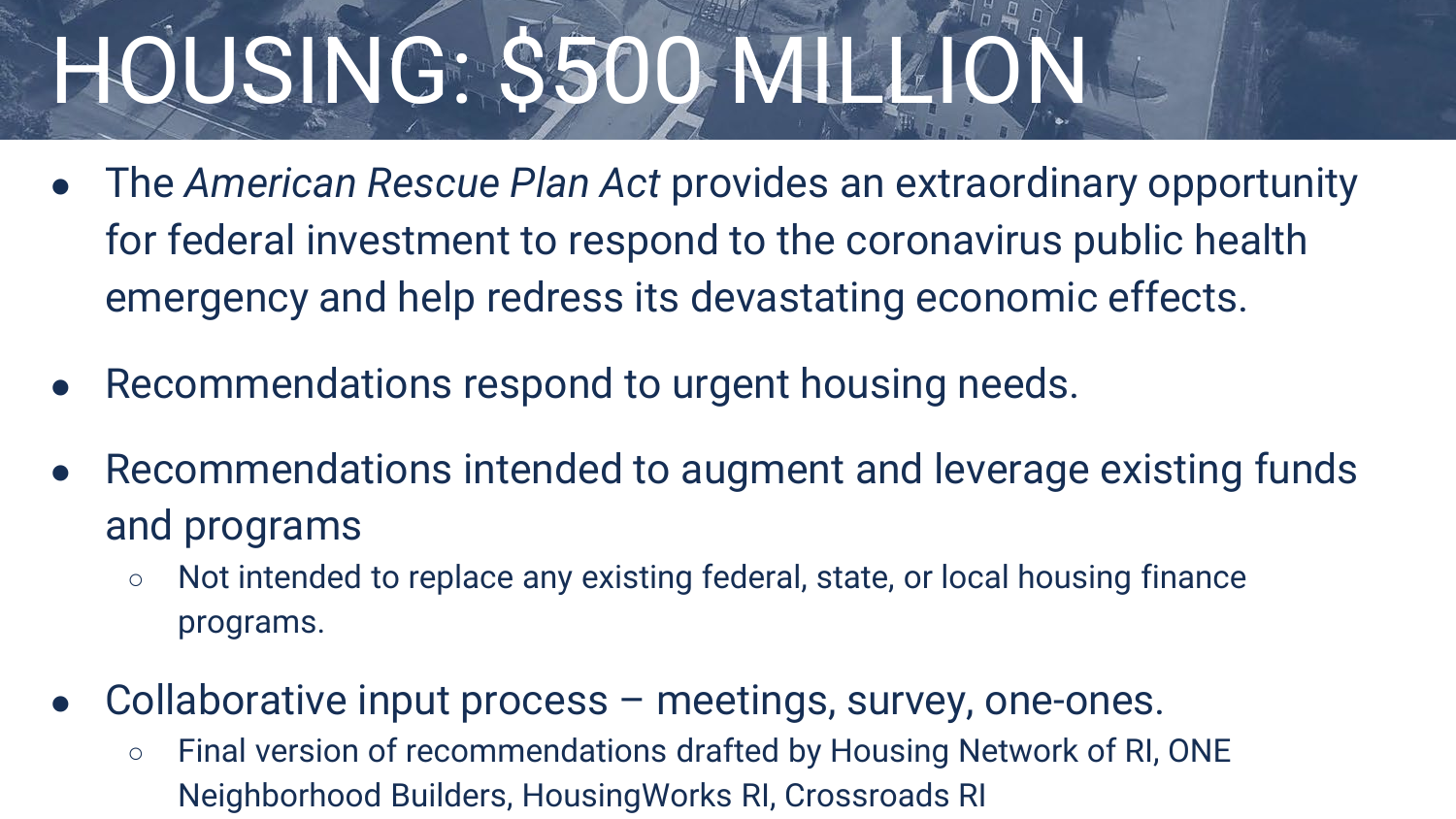## **1. Produce, Protect, and Preserve Affordable Homes Statewide - \$350 Million**

**ASK: \$350 Million**  RESULTS by 2030:

- Produce at least 1,800 new deed-restricted homes for low-income households
- Protect at least 200 units of naturally occurring affordable housing through conversion of market-rate to deed-restricted affordable homes.
- Preserve at least 500 existing deed-restricted homes, whose restrictions are set to expire.
- Decrease homeownership rate disparity between BIPOC and white communities.
	- *\*\*\*These goals are for ARPA-financed development and are above and beyond goals that use other sources of housing development capital.*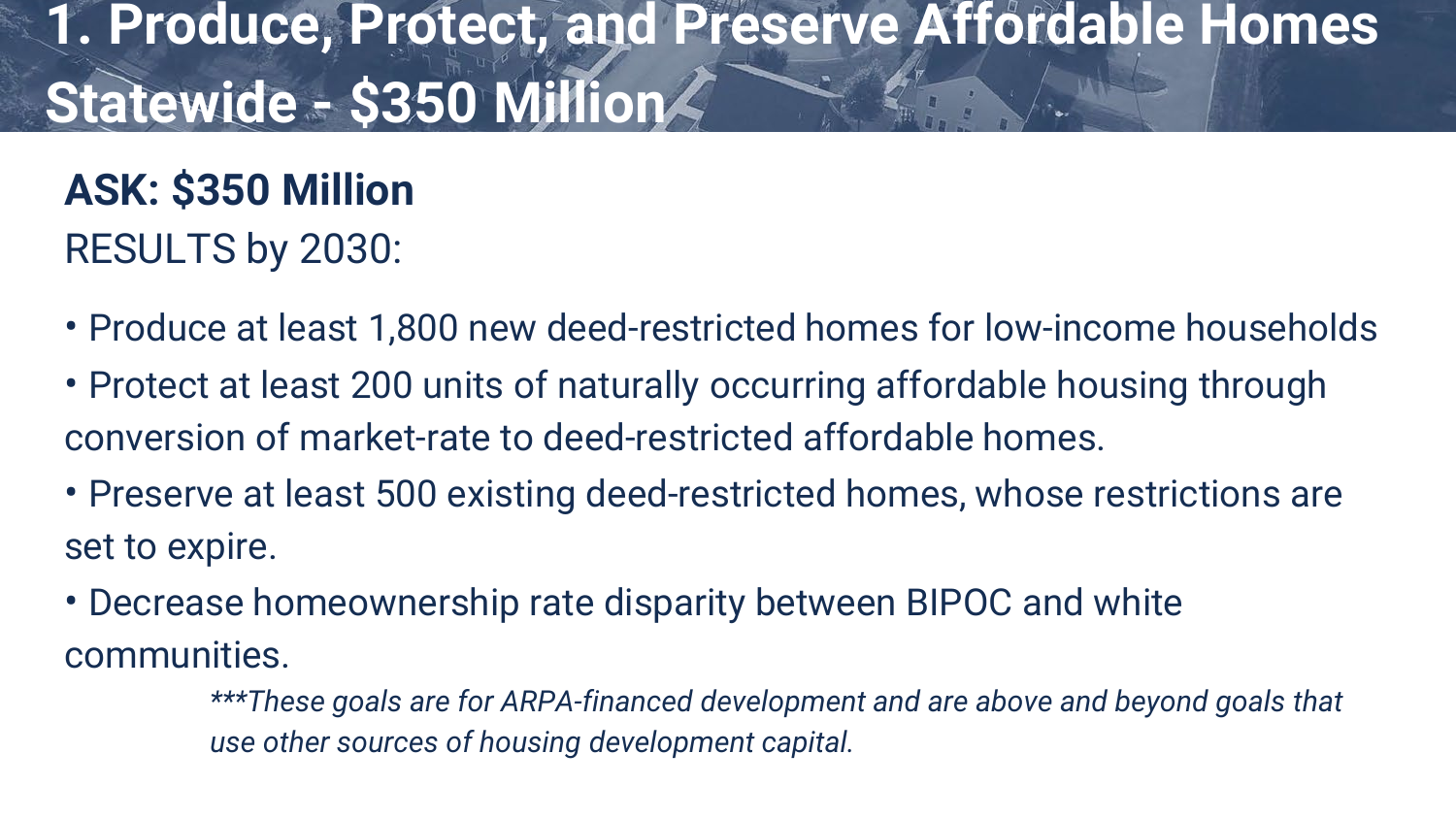### **1. Produce, Protect, and Preserve Affordable Homes Statewide - \$350 Million**

#### **MECHANISMS:**

• \$275 million for production and preservation. New program rules would allow ARPA funding to be "first and only" financing in a development project.

• \$70 million invested into a housing accelerator fund to be used to acquire property quickly for development as affordable housing.

• \$5 million for down-payment assistance.

#### **POLICY:**

• Introduce legislation that requires all multi-family developments (5+ units) to be registered with their respective municipalities.

• Introduce legislation that requires nonprofit housing developers to have the right of first refusal to purchase multi-family dwellings (5+ units) and all state-owned property.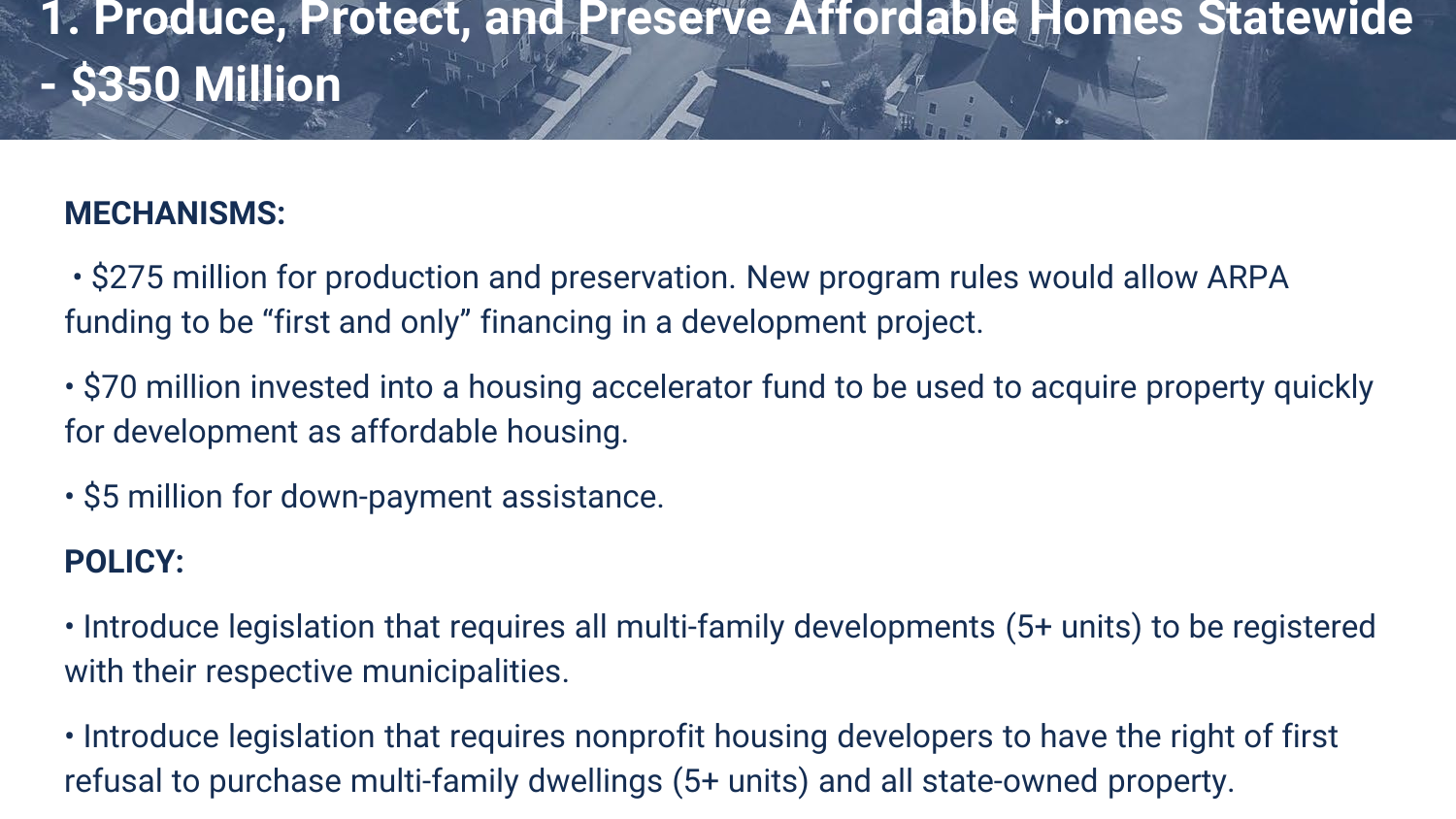## **2. Housing Access & Stability Statewide - \$60 Million**

## **ASK: \$60 Million**

- RESULTS by 2030:
- Achieve "functional zero" for homelessness in Rhode Island, whereby homelessness is rare, brief, and non-recurring.
- Decrease housing cost burden for the bottom two renter household quintiles (households with income between \$0 and \$28,486 per year).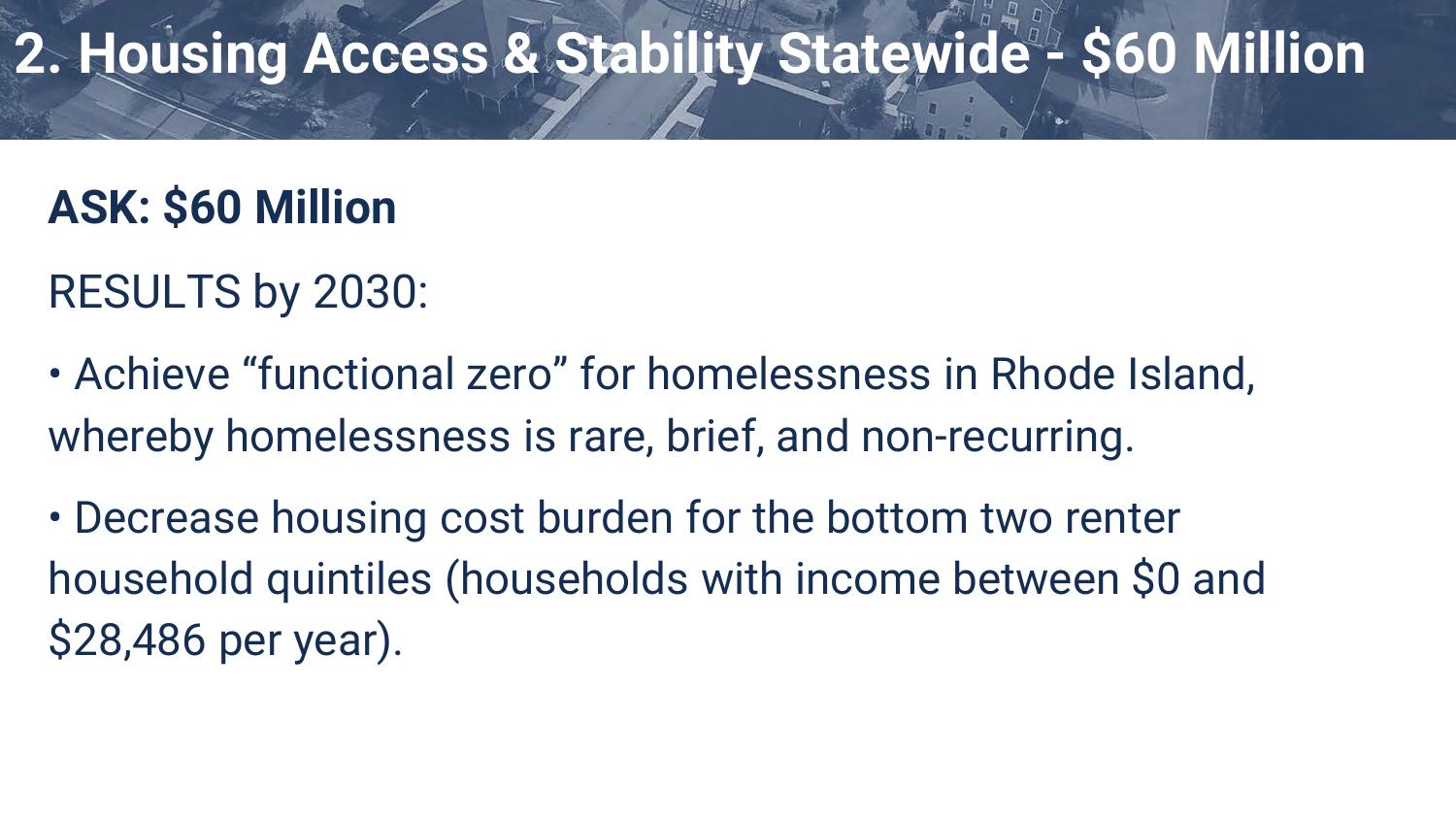## **2. Housing Access & Stability Statewide - \$60 Million**

#### MECHANISMS:

#### **\$45 million for rental assistance. Programs may include:**

- Expand Landlord Partnership Programs to encourage landlords to participate in the Housing Choice Voucher program.
- Increase rental subsidy value of Housing Choice Vouchers to help voucher holders secure apartments in areas where rents are more expensive.
- Replenish the Neighborhood Opportunities Program (NOP) fund. NOP is an operating-loss escrow for landlords that lease to households with an income of less than 40% AMI
- \$5 million for services delivered via permanent supportive housing. Funding will be used to bridge Continuum of Care social service contracts and supplement Medicaid Housing Stabilization funding.
- \$9 million for a permanent court-based eviction-diversion program that would assist tenants facing potential eviction for reasons beyond missed rent payments. This will remain a need beyond the current RentReliefRI program and will offer help for a broader list of reasons.
- \$1 million for the rapid diversion from homelessness for those who are low-acuity and whose diversion intervention averages \$1,500 per household.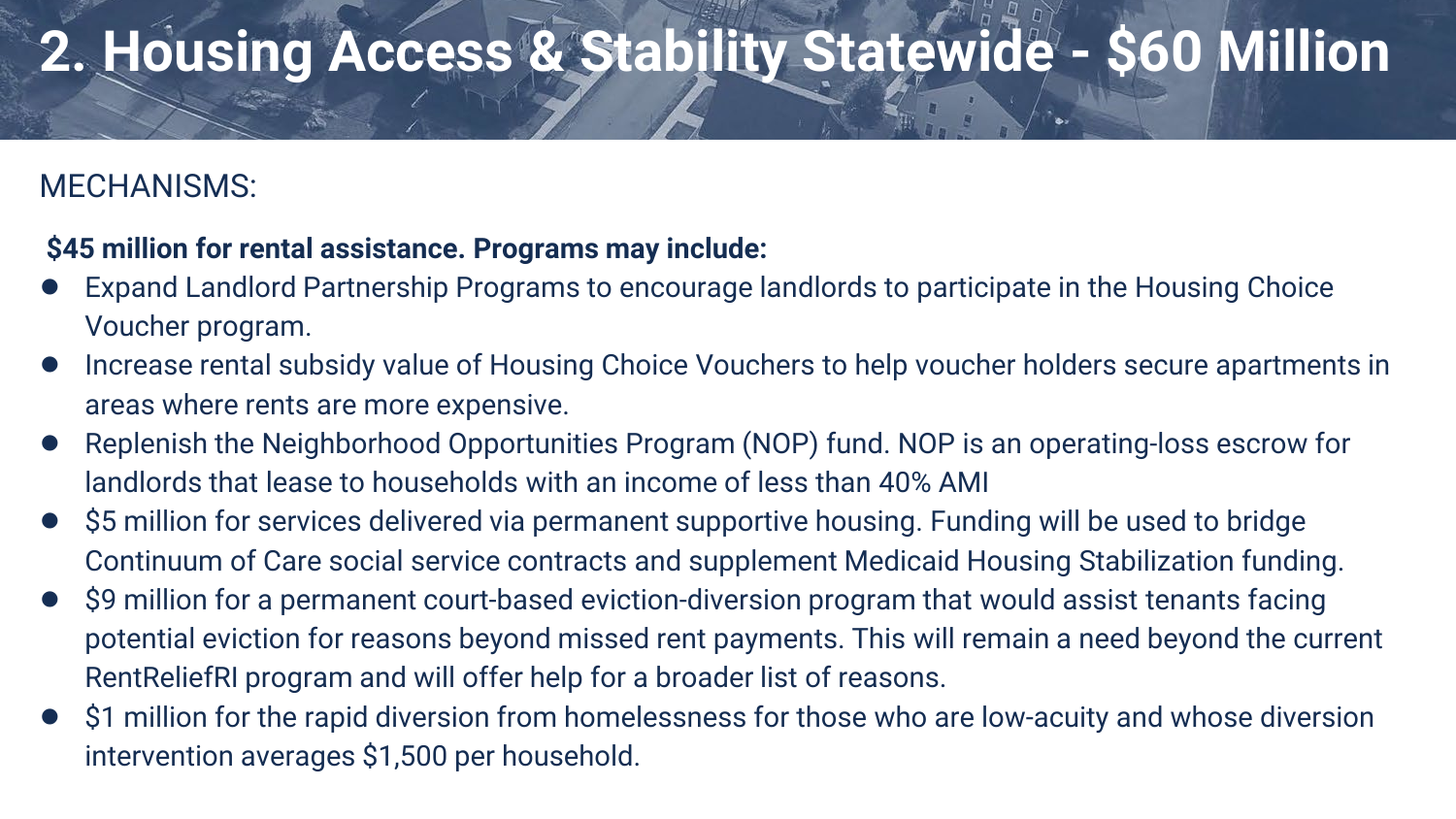**3. Support to Municipalities and State to Create and Preserve Safe and Healthy Homes - \$90 Million**

## **ASK: \$90 Million**

### RESULTS by 2030:

• Update individual zoning and planning regulations in communities that would shorten the process to develop more housing.

• Develop and implement more robust local housing plans with specific goals for how much more housing would be created and/or preserved to meet the needs within individual communities.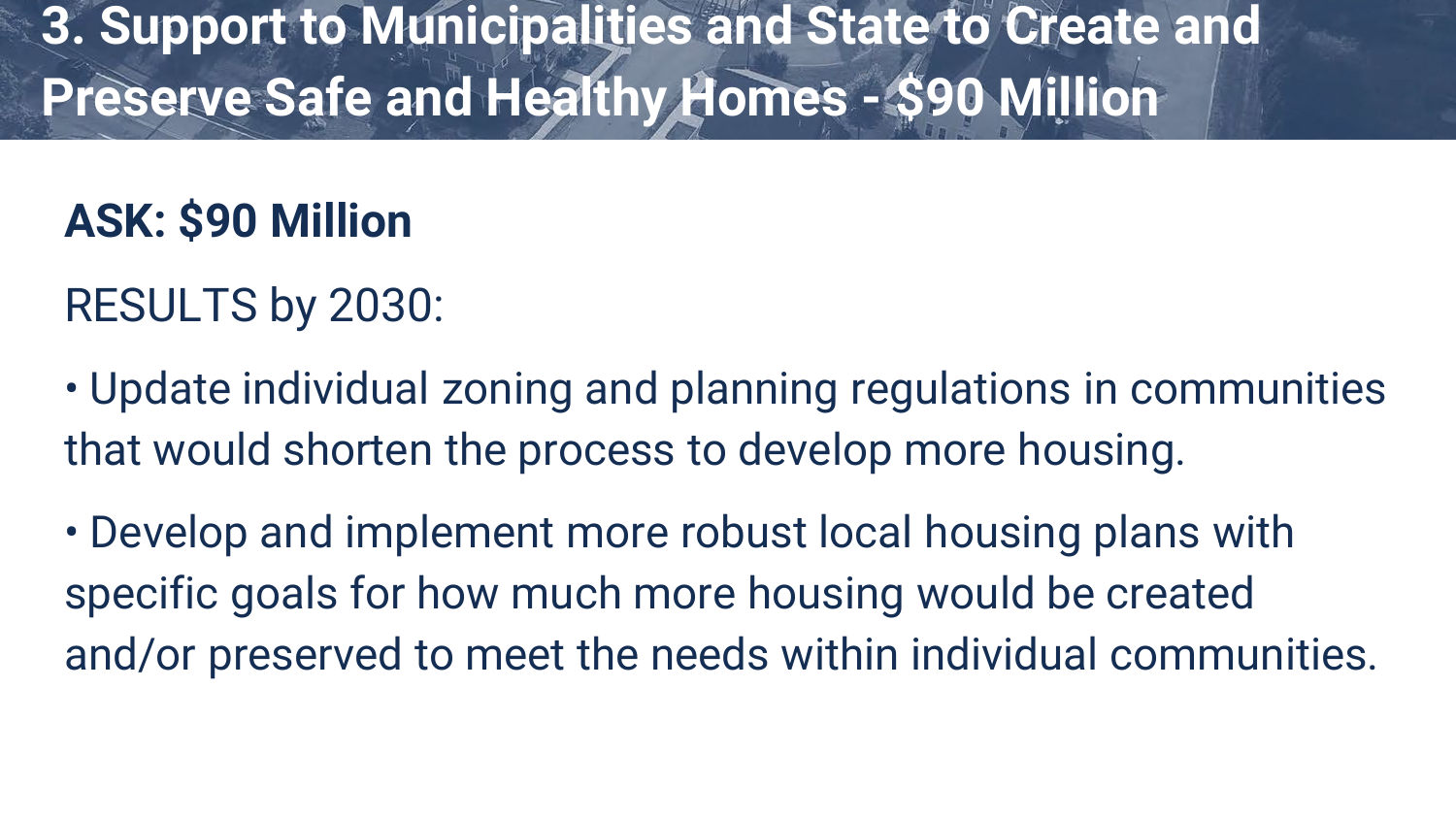**3. Support to Municipalities and State to Create and Preserve Safe and Healthy Homes - \$90 Million**

#### **MECHANISMS:**

• \$25 million for expanded staff capacity at state and municipal agencies.

• \$25 million to capitalize a forgivable loan fund to remedy code violations and repair properties so they meet Housing Quality Standards and/or Universal Design standards to allow for aging in place. This fund would require owners to meet compliance requirements in order for the loan to be forgiven (i.e., maximum rent that may be charged, a minimum of a 6-month lease, etc.).

• \$40 million to support municipalities in their efforts to enact and enforce local ordinances related to building code violations and vacant dwellings.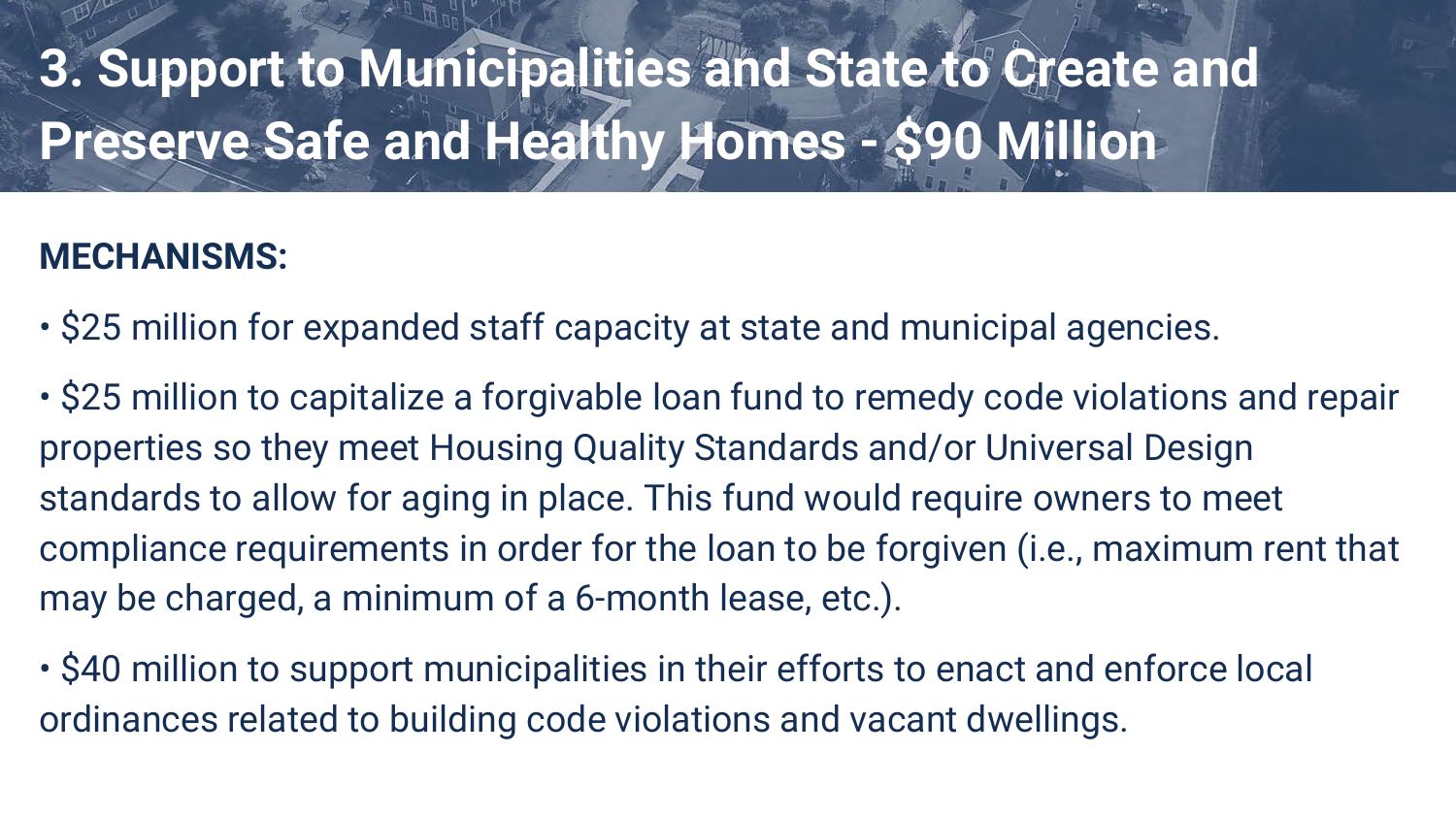## **3. Support to Municipalities and State to Create and Preserve Safe and Healthy Homes - \$90 Million**

### **POLICY RECOMMENDATIONS:**

• Introduce legislation that requires a Certificate of Habitability for rental housing to be issued at regular intervals.

• Update the Rhode Island Low and Moderate Income Housing Act to require municipalities to engage in a robust planning process to reach affordable housing goals, even when those communities are exempt from certain percentages.